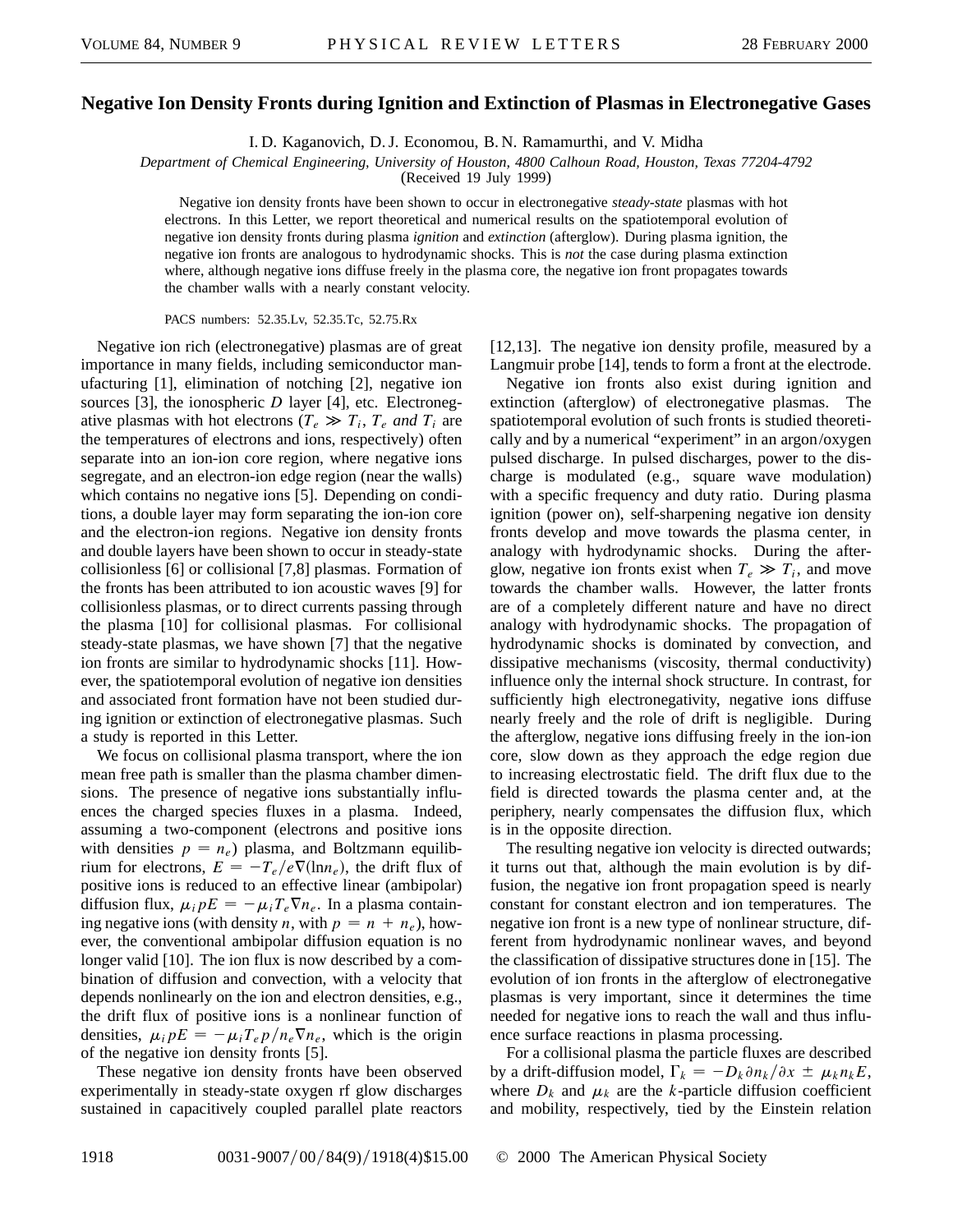$D_k = T_k \mu_k$ .  $T_k$  is the *k*-particle temperature. The selfconsistent electrostatic field can be found from the condition of zero net current  $j = e(\Gamma_p - \Gamma_n - \Gamma_e) = 0$ . If the electron density is not too small  $(\mu_e n_e \gg \mu_i n, \mu_i p)$ , electrons are described by Boltzmann equilibrium, *E*  $-T_e/e\nabla(\ln n_e)$ . Substituting the expression for electric field into the continuity equations for negative ions and electrons, and using the electroneutrality constraint, yields a complete system of equations,

$$
\frac{\partial n}{\partial t} - \frac{\partial}{\partial x} \left( \mu_i T_i \frac{\partial n}{\partial x} - un \right) = \nu n_e - \gamma_d n - \beta_{ii} n p ,
$$
\n(1a)

$$
\frac{\partial n_e}{\partial t} - \frac{\partial}{\partial x} \left( D_{\text{eff}} \frac{\partial n_e}{\partial x} \right) = (Z_{\text{ioniz}} - \nu_{\text{att}}) n_e + \gamma_d n , \tag{1b}
$$

$$
n_e = p - n,
$$
  

$$
u = \frac{\mu_i T_e}{n_e} \frac{\partial n_e}{\partial x}, D_{\text{eff}} = \frac{\mu_i T_e (p + n)}{n_e} + \mu_i T_i, (1c)
$$

where, for simplicity, we have considered the case of equal ion mobilities and diffusion coefficients,  $\mu_p = \mu_n \equiv \mu_i$ , and  $D_p = D_n \equiv D_i = \mu_i T_i$ . In the above equations,  $\beta_{ii}$ is the ion-ion recombination rate coefficient, and *Z*ioniz,  $v_{\text{att}}$ , and  $\gamma_d$ , are the ionization, attachment, and detachment frequencies, respectively. We impose the Bohm velocity for positive ions at the plasma-sheath boundary [1] and zero negative ion density. The continuity [Eq. (1)] should be supplemented with an equation for the electron temperature [1]:

$$
\frac{\partial}{\partial t}\left(\frac{3}{2}n_eT_e\right) + \frac{\partial q_e}{\partial x} = W - \sum_i R_iH_i, \qquad (1d)
$$

where  $q_e = -\chi_e \partial T_e / \partial x + 2.5 T_e \Gamma_e$  is the electron heat flux, *W* is power density deposited in electrons, and *Ri* is the reaction rate of electron impact process *i* with activation energy  $H_i$ . The boundary conditions are zero flux at the discharge center and  $q_e = 2.5T_e\Gamma_e$  at the plasmasheath boundary. The simulation results using Eqs. (1) agreed nicely with experimental data for the steady-state plasma profiles [13].

The ion convective velocity *u* [Eq. (1c)] is proportional to the gradient of the logarithm of the electron density. If the electron density were a given function  $f(x)$ , nonlinear phenomena would not appear. Nonlinear convection appears because the electron density gradient changes simultaneously with the negative ion density, due to the dependence of  $D_{\text{eff}}$  [Eq. (1c)] on electronegativity  $(n/n_e)$ . Substituting  $\partial n_e/\partial x$  from the expression  $\Gamma_e = -D_{\text{eff}} \partial n_e / \partial_x$ , and neglecting sources and sinks Eq. (1a) can be rewritten in the form,

$$
\frac{\partial n}{\partial t} + \frac{\partial}{\partial x} \Gamma_n - \frac{\partial}{\partial x} \mu_i T_i \frac{\partial n}{\partial x} = 0,
$$
  

$$
\Gamma_n(n/n_e) = -\frac{n \Gamma_e}{n+p}.
$$
 (2)

Equation (2) shows explicitly that the convective flux of negative ions is a nonlinear function of the negative ion density. The velocity of density profile propagation  $u_{\text{eff}} = \partial \Gamma_n / \partial n$  depends on the negative ion density *n*; the smaller the value of  $n$ , the larger the  $u_{\text{eff}}$ . Regions with small negative ion density move faster than regions with higher ion density. This means [7] that even if the initial negative ion density profiles are smooth, fronts will be formed, preferably in the regions where  $n \approx 0$ . The implication is that the plasma will segregate into an ion-ion core and an electron-ion periphery as a result of profile evolution.

In Fig. 1, negative ion  $(O^-)$  front formation is shown for the ignition (active glow) phase of an argon 97%–oxygen 3% pulsed discharge. The plasma profiles are described by the continuity [Eqs.  $(1a)$ – $(1c)$ ] coupled with an equation for the electron temperature (1d). The reaction coefficients are taken from [1]. The initial condition of the plasma at the beginning of the active glow corresponds to the final condition at the end of the afterglow. For the chosen set of parameters, this corresponds to an ion-ion plasma with smooth coslike profiles of charged species densities (lines for  $0 \mu s$ ). In the late afterglow, when electrons have almost disappeared, negative ions diffuse to the walls in the absence of significant electric fields. Once power is switched on (at time  $t = 0$ ), the electron temperature rises up to several eV. As the electric field rises with electron temperature, negative ions are squeezed towards the center of the plasma. Since the (inward pointing) drift velocity is larger in regions of smaller negative ion density, a selfsharpening negative ion front develops (Fig. 1, 60  $\mu$ s). This process continues until ion diffusion across the front counterbalances ion drift.

We have studied many different cases for both oxygen and chlorine discharges. The negative ion fronts are clearly seen during the active (power "on") glow if (1) the plasma electronegativity is not very small,  $n/n_e > 1/2$ , so that nonlinear terms are important, and (2) an edge region of



FIG. 1. Negative ion (solid lines) and electron density (dashed lines) in the early active glow of Ar and 3%  $O_2$  plasma. Interelectrode gap: 10 cm; total pressure: 5 m Torr; averaged power density: 1.0 mW/cm<sup>3</sup>; pulse duration: 600  $\mu$ s; duty ratio: 0.5; numbers denote time in the active glow in  $\mu$ s.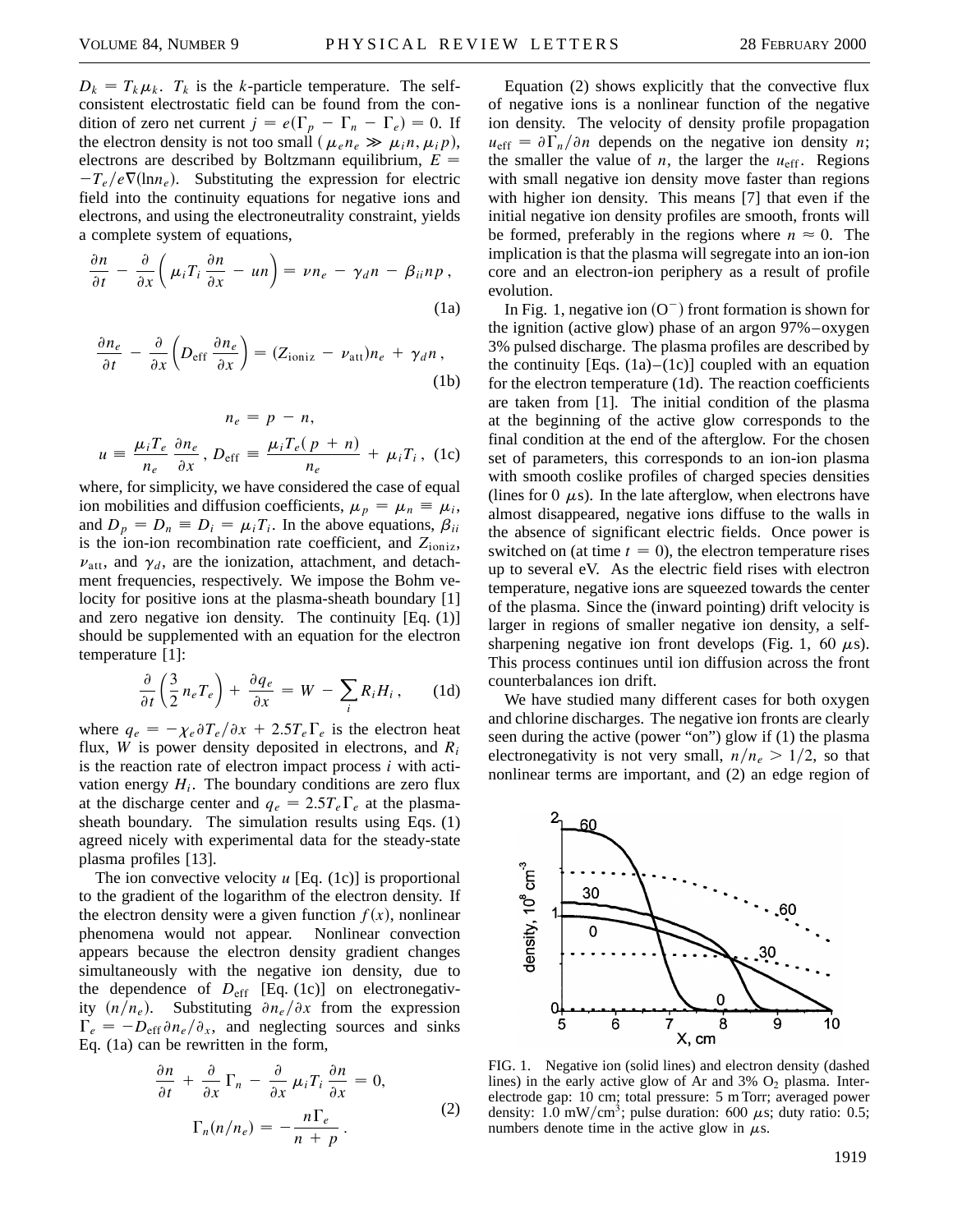electron-ion plasma exists, which corresponds to not very high electronegativity at the edge,  $n/n_e < \sqrt{T_e/T_i}$  [8].

A new kind of negative ion fronts appear in the afterglow when  $T_e \gg T_i$ . High electron temperature in the afterglow can be due to two reasons: (1) superelastic collisions of electrons with metastable heat electrons, and (2) there can be a small residual power in the afterglow; in practical situations this may correspond to capacitively coupled biasing of an otherwise inductively coupled pulsed discharge; see, for example, [16]. Solving the heat conduction equation (1d) we found that a residual power as small as 0.1% of the power during the active glow can keep electrons warm with  $T_e \sim 1$  eV. In the afterglow of a 97% Ar–3% O<sub>2</sub> we found that, initially, the electron temperature drops rapidly mainly due to electron impact excitation losses. Several  $\mu$ s into the afterglow, the electron temperature decreases from a value of 3.5 to  $\sim$ 1 eV with a residual power of only 0.1% of the power during the active glow. The electron impact excitation losses, which exponentially depend on  $T_e$ , switch off. Thus, the electron temperature remains high late in the afterglow.

In Fig. 2 the spatial profiles of densities and fluxes for both electrons (dashed lines) and negative ions (solid lines) are shown in the afterglow  $(50-200 \mu s)$  after power is switched off), when the electron density is much smaller than the initial value of  $4.2 \times 10^8$  cm<sup>-3</sup>; the electron temperature was fixed at a value 1 eV in the afterglow. The electron density keeps decreasing mainly due to wall losses, while the total negative ion density remains nearly constant. Wall losses of negative ions are negligible when electrons with  $T_e \gg T_i$  are still present. The electronegativity ratio  $n/n_e$  is very large at the discharge center (ion-ion core) and approaches zero near the edge. Therefore, *D*eff [Eq. (1c)] is very inhomogeneous, large in the



FIG. 2. Spatial profiles of fluxes and densities of negative ions (solid lines) and electrons (dashed lines) in the afterglow for the conditions of Fig. 1. The points where  $\Gamma_n = \Gamma_e$  and  $n_e = n$  are shown as circles; numbers denote time in the afterglow in  $\mu$ s.

ion-ion core region,  $\approx \mu_i T_e n / n_e$ , and small in the edge region,  $\approx \mu_i T_e$ .

The frequency of electron loss,  $Z_{e,loss}$ , which is determined by the slow diffusion in the edge region, is nearly constant as can be deduced from the exponential decay of electron density in Fig. 2. We have shown analytically that even though the ion-ion core with  $L_{ii}(t)$  changes with time,  $Z_{e,loss}$  varies insignificantly with  $L_{ii}$ . The negative ion motion is governed by the competition of diffusion and drift. In the ion-ion plasma core,  $n \gg n_e$ ,  $\Gamma_n \approx -\Gamma_e/2$ , and Eq. (2) simplifies to

$$
\frac{\partial n}{\partial t} = \frac{\partial}{\partial x} \left( D_i \frac{\partial n}{\partial x} \right) + \frac{1}{2} \left( Z_{\text{ioniz}} n_e - \frac{\partial n_e}{\partial t} \right). \quad (3)
$$

Equation (3) is also valid at the steady state (with the time derivative terms set equal to zero). In the afterglow  $Z_{\text{ioniz}} \approx 0$  and  $\partial n_e / \partial t = -Z_{e,\text{loss}} n_e$ . The frequency of electron loss  $Z_{e,\text{loss}} = \mu_i T_{e,\text{aff}} \kappa^2$ , and  $Z_{\text{ioniz}} = \mu_i T_{e,\text{st}} \kappa^2$ , where  $T_{e,st}$  and  $T_{e,aff}$  are electron temperatures at the steady state and the afterglow, respectively. Thus, at the very beginning of the afterglow, the first term on the right-hand side (rhs) of Eq. (3) is equal to the second term, and the negative ion density remains the same. When *Te* has quickly dropped several times due to inelastic processes, the second term on the rhs of Eq. (3) decreases, and the first term dominates. This implies that negative ions diffuse almost freely in this region and thus drift is small compared to diffusion. In the ion-ion plasma core  $(n_e \ll n)$ , the positive and negative ion fluxes coincide (see Fig. 2).

As the negative ion density decreases towards the edge, the electric field increases, reducing the negative ion flux to practically zero. Thus, free ion diffusion is slowed down, since the electric field retards the motion of negative ions. As the electric field increases, the drift flux of negative ions equalizes the diffusive flux and, at some point, the net negative ion flux is reduced to  $\Gamma_n \ll \Gamma_e$ . At that point, negative ions are almost in Boltzmann equilibrium,  $T_i(\partial n/\partial x) \approx T_e(n/n_e)(\partial n_e/\partial x)$ . This implies that the negative ion density drops nearly exponentially,  $n \sim$  $\exp(-x/\delta)$ , where  $\delta = (T_i/T_e)[\partial \ln(n_e)/\partial x]^{-1}$ , towards the edge plasma forming a negative ion front. The front can be seen clearly in Fig. 2.

The transition from nearly free negative ion diffusion (ion-ion core) to negative ion Boltzmann equilibrium occurs at the point where the diffusion flux becomes of the order of the drift flux. Therefore, the point where the negative ion density starts dropping rapidly can be estimated from the condition of equality of electron and ion fluxes  $\Gamma_n = \Gamma_e$ . Substituting expressions for fluxes  $\Gamma_n = \mu_i T_i(\partial n/\partial x)$  and  $\Gamma_e = x Z_{e,\text{loss}} n_e$ , we find the equation for front propagation,

$$
\mu_i T_i \frac{\partial n}{\partial x}\Big|_{x_{if}} = Z_{e,\text{loss}} n_e x|_{x_{if}}.
$$
 (4)

The negative ion density profile in the ion-ion core can be found from Eq. (3) neglecting the second term in the